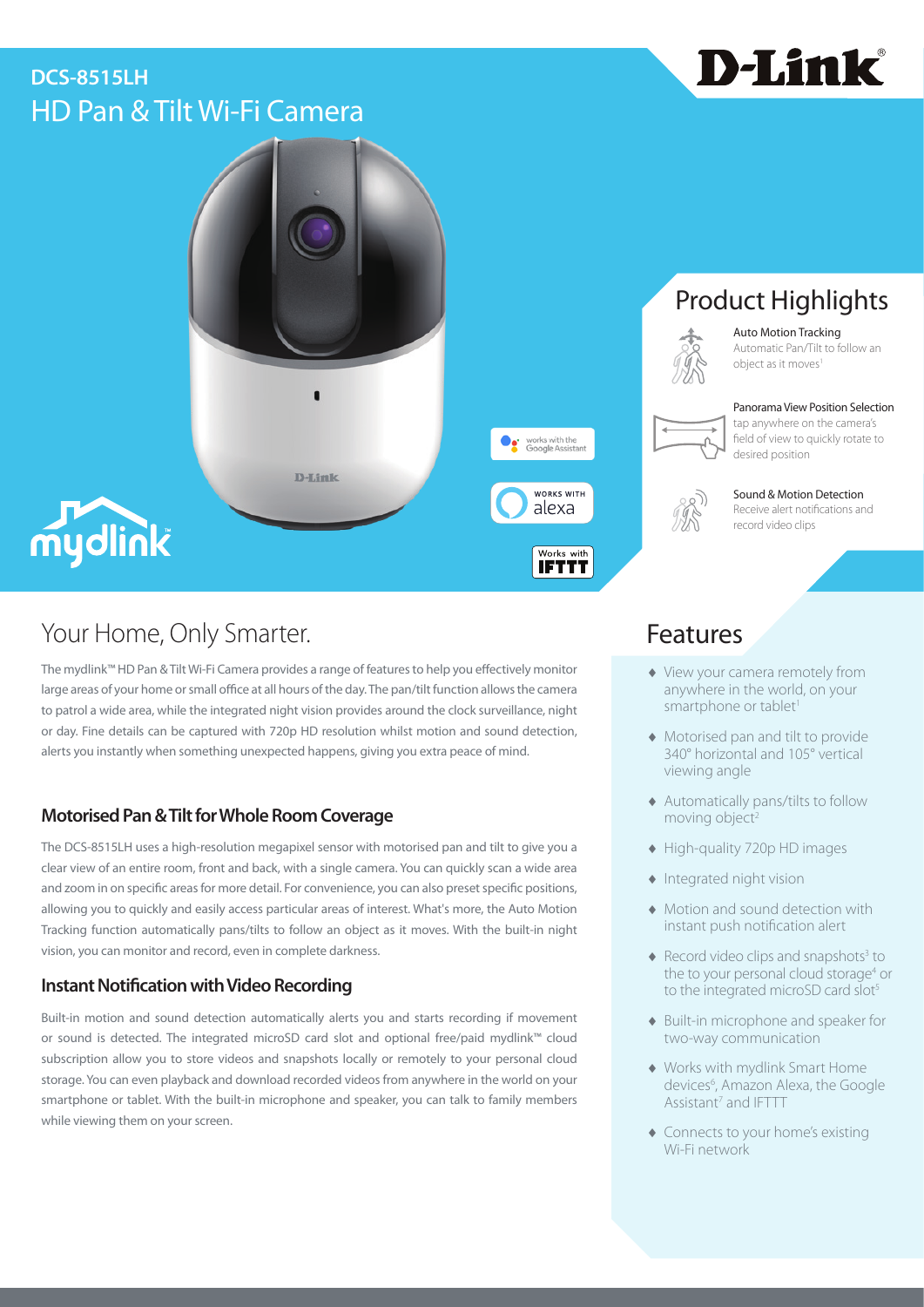

### **Do it All with the mydlink™ App**

You can set up your camera in no time with the new mydlink™ app for your smartphone or tablet. Once set up, you can view and manage your camera from anywhere with an Internet access. With compatible mydlink™ smart home products, you can set up automation rules through interaction and scheduling. The One-Tap feature allows you to easily turn on/off multiple devices as well as detection alerts with a simple tap. This allows you to create scenes for when you are at home or away.

### **Smart Home Compatible**

See the live view on your camera with the sound of your voice! Experience hands-free control and convenience through Amazon Alexa and Google Assistant with compatible Amazon Echo and Google Home/Chromecast devices (sold separately) to easily see what's happening at home when your hands are full. Why not make your home smarter by setting up home automation with IFTTT. Turn a light on automatically when motion or sound is detected or send an SMS/e-mail to notify you.

## **Product Images**

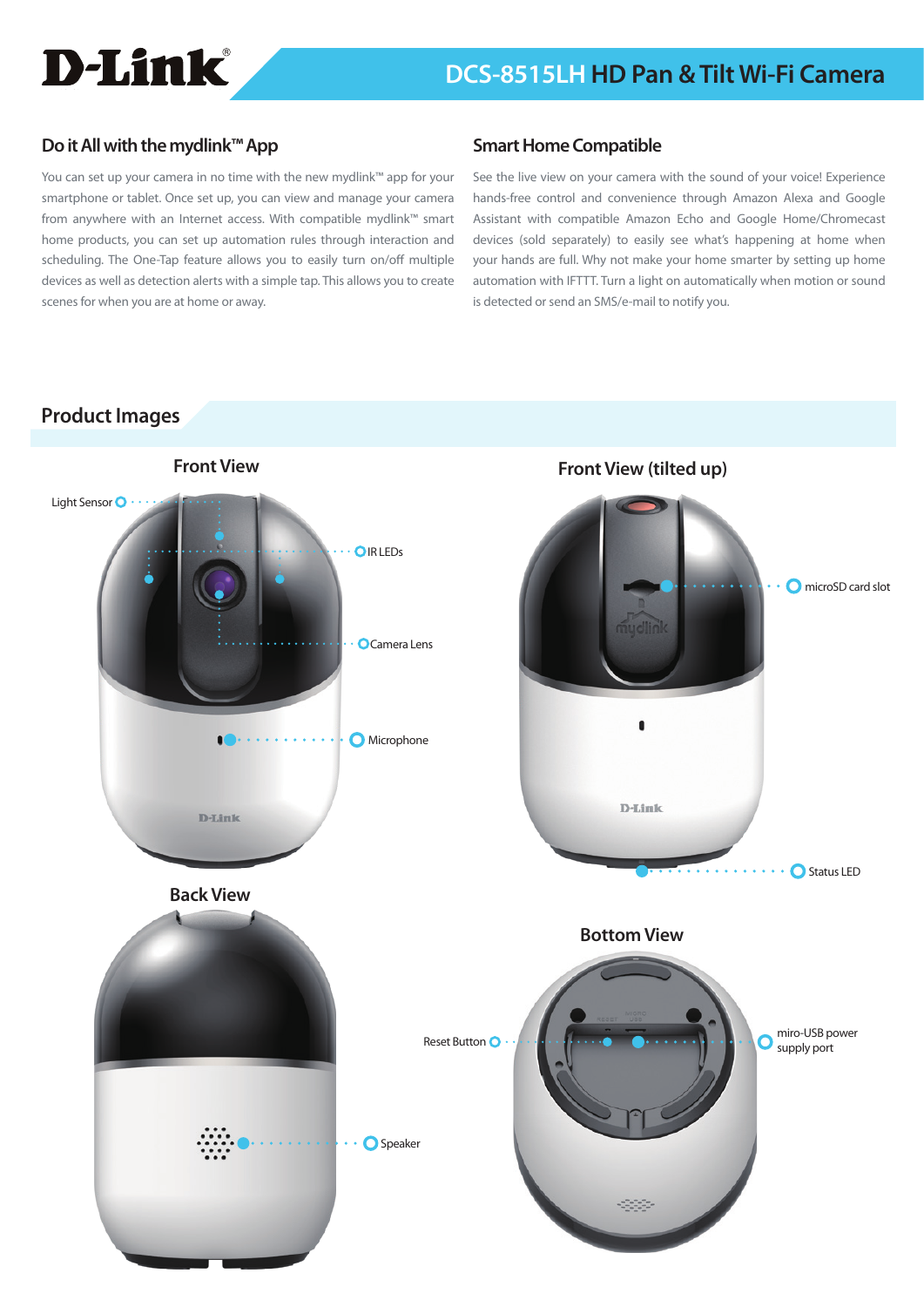

# **Technical Specifications**

| Camera                             |                                                                                                                                     |                                                                                                                                                                        |
|------------------------------------|-------------------------------------------------------------------------------------------------------------------------------------|------------------------------------------------------------------------------------------------------------------------------------------------------------------------|
| Hardware Profile                   | · Built-in Microphone<br>• Built-in Speaker                                                                                         | • microSD slot <sup>4</sup><br>• Light sensor                                                                                                                          |
| Camera Lens                        | • 1/4" progressive CMOS sensor<br>· Lens focal length: 2.55 mm<br>• Aperture: F2.2<br>• Minimum illumination:<br>· IR-LED on: 0 lux | • 5 m (16 ft) IR illumination distance<br>· Infrared-Cut Removable (ICR) Filter<br>• Angle of view (16:9):<br>• Horizontal: 96°<br>• Vertical: 53°<br>· Diagonal: 120° |
| Image Features                     | · Configurable video resolution<br>• Configurable sound detection level                                                             | · Configurable motion detection windows                                                                                                                                |
| Video Compression                  | · Simultaneous H.264 format compression                                                                                             | • JPEG for still images                                                                                                                                                |
| <b>Video Resolution</b>            | • Main profile: 720p (1280 x 720) at up to 30 fps                                                                                   | • Second profile: $360p$ (480 $\times$ 360) at up to 30 fps                                                                                                            |
| Audio Support                      | • MPEG-2 AAC LC                                                                                                                     |                                                                                                                                                                        |
| Pan/Tilt                           |                                                                                                                                     |                                                                                                                                                                        |
| Pan Range                          | $\cdot$ -170 $\degree$ to +170 $\degree$ (total 340 $\degree$ )                                                                     | • 30° per second                                                                                                                                                       |
| <b>Tilt Range</b>                  | $\cdot$ -10 $\degree$ to +95 $\degree$ (total 105 $\degree$ )                                                                       | • 25° per second                                                                                                                                                       |
| <b>Network</b>                     |                                                                                                                                     |                                                                                                                                                                        |
| Connectivity                       | · 802.11n/g/b wireless with WPA/WPA2 encryption                                                                                     | · Bluetooth Low Energy (BLE) 4.0                                                                                                                                       |
| Network Protocols                  | · IPv6 ARP/ICMP, IPv4 ARP/ICMP, TCP/IP, UDP<br>• DHCP Client                                                                        | • HTTPS<br>• Bonjour                                                                                                                                                   |
| <b>System Integration</b>          |                                                                                                                                     |                                                                                                                                                                        |
| Event Management                   | • Motion detection<br>• Sound detection<br>• Cloud recording <sup>5</sup><br>• SD card recording <sup>4</sup>                       | • Manually taken snapshots & video clips are saved to<br>mobile device<br>• Push notifications                                                                         |
| Mobile Support                     | • mydlink <sup>™</sup> app <sup>1</sup> for iOS, and Android devices                                                                |                                                                                                                                                                        |
| Physical                           |                                                                                                                                     |                                                                                                                                                                        |
| Environment                        | • For indoor use only                                                                                                               |                                                                                                                                                                        |
| Power Adapter                      | • Input: 100 to 240 V AC, 50/60 Hz                                                                                                  | • Output: 5 V DC 1.2 A (Micro-USB)                                                                                                                                     |
| Power Consumption                  | • Maximum: 6W                                                                                                                       |                                                                                                                                                                        |
| Temperature                        | • Operating: 0 to 40 °C (32 to 104 °F)                                                                                              | • Storage: -20 to 70 °C (-4 to 158 °F)                                                                                                                                 |
| Humidity                           | • Operating: 20% to 80% non-condensing                                                                                              | • Storage: 5% to 95% non-condensing                                                                                                                                    |
| Certifications                     | $\bullet$ CE<br>$\cdot$ CE LVD                                                                                                      | $\cdot$ FCC<br>$\cdot$ ICES                                                                                                                                            |
| Dimensions $(L \times W \times H)$ | • 88 x 88 x 128.5 mm (3.47 x 3.47 x 5.06 in)                                                                                        |                                                                                                                                                                        |
| Weight                             | • Camera: 340 g (11.99 oz)                                                                                                          | • Wall Mount: 11 g (0.39 oz)                                                                                                                                           |